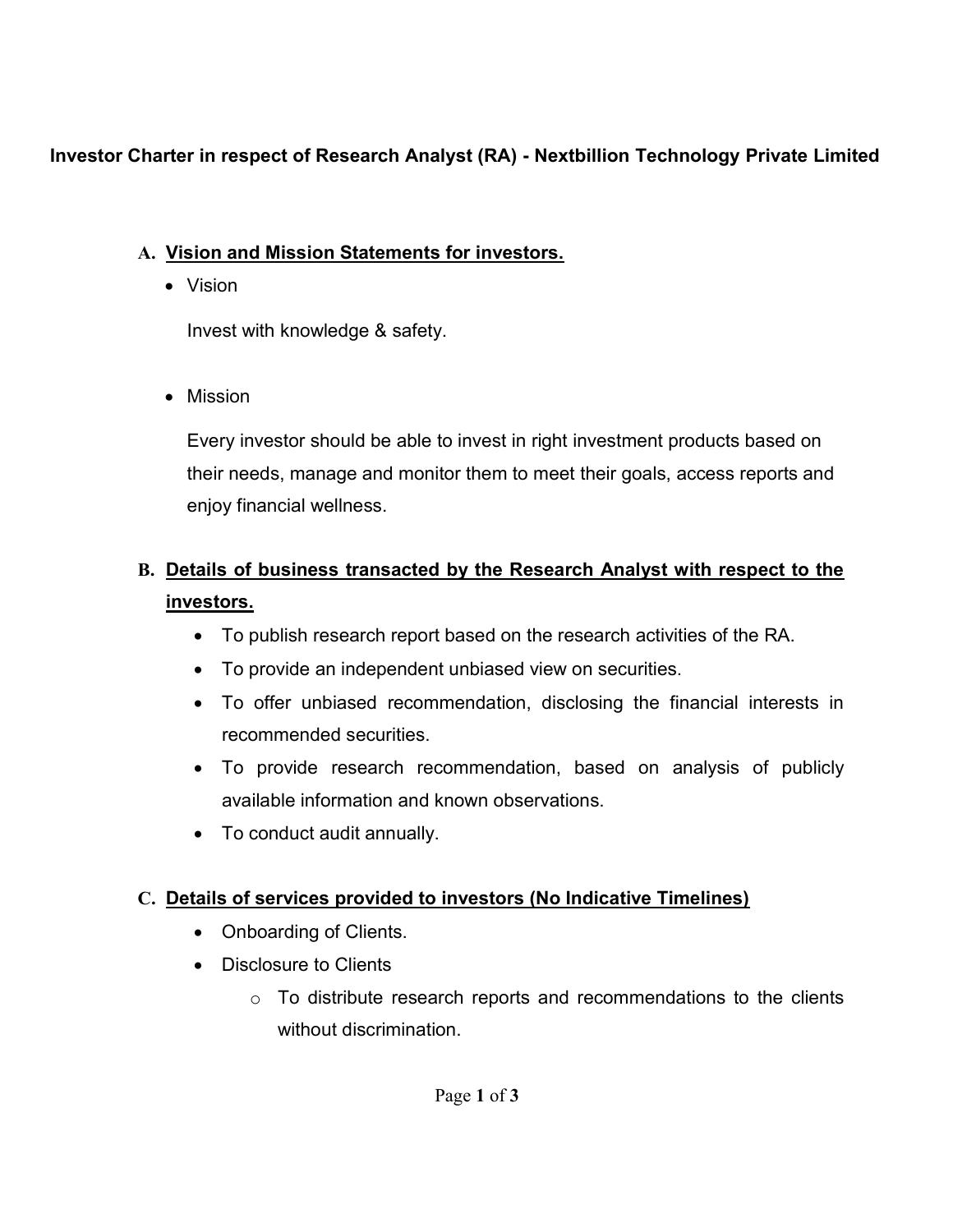To maintain confidentiality w.r.t publication of the research report until made available in the public domain.

### D. Details of grievance redressal mechanism and how to access it

In case of any grievance / complaint, an investor should approach the concerned research analyst and shall ensure that the grievance is resolved within 30 days.

If the investor's complaint is not redressed satisfactorily, one may lodge a complaint with SEBI on SEBI's SCORES portal which is a centralized web based complaints redressal system. SEBI takes up the complaints registered via SCORES with the concerned intermediary for timely redressal. SCORES facilitates tracking the status of the complaint.

With regard to physical complaints, investors may send their complaints to: Office of Investor Assistance and Education, Securities and Exchange Board of India, SEBI Bhavan. Plot No. C4-A, 'G' Block, Bandra-Kurla Complex, Bandra (E), Mumbai - 400 051.

### E. Expectations from the investors (Responsibilities of investors).

- Do's
- i. Always deal with SEBI registered Research Analyst.
- ii. Ensure that the Research Analyst has a valid registration certificate.
- iii. Check for SEBI registration number.
- iv. Please refer to the list of all SEBI registered Research Analysts which is available on SEBI website in the following link: (https://www.sebi.gov.in/sebiweb/other/OtherAction.do?doRecognisedFpi=yes &intmId=14